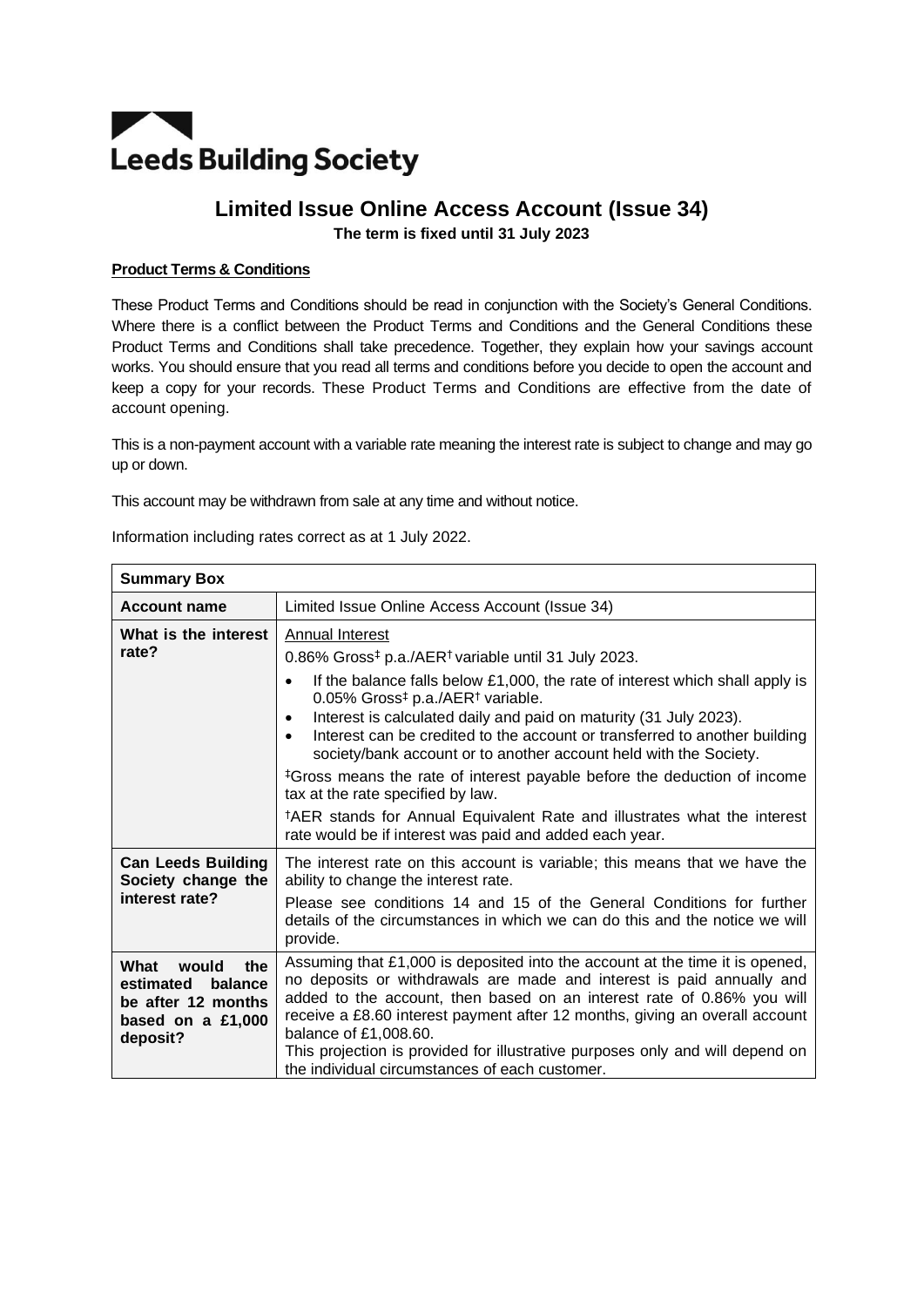| How do I open and<br>manage<br>my<br>account? | <b>Eligibility:</b>                                                                                                                                                                                                                                                                                                                                                                                                                                 |
|-----------------------------------------------|-----------------------------------------------------------------------------------------------------------------------------------------------------------------------------------------------------------------------------------------------------------------------------------------------------------------------------------------------------------------------------------------------------------------------------------------------------|
|                                               | $\bullet$<br>The account is available to individuals aged 18 or over who are resident<br>in the UK.                                                                                                                                                                                                                                                                                                                                                 |
|                                               | The account cannot be opened by corporate bodies, trustees,<br>$\bullet$                                                                                                                                                                                                                                                                                                                                                                            |
|                                               | executors, nominees or charities.<br>The account is limited to one account per customer.<br>$\bullet$                                                                                                                                                                                                                                                                                                                                               |
|                                               | How to open the account:                                                                                                                                                                                                                                                                                                                                                                                                                            |
|                                               | online<br>The<br>website<br>account<br>can<br>be<br>opened<br>via<br>$\bullet$<br>our                                                                                                                                                                                                                                                                                                                                                               |
|                                               | www.leedsbuildingsociety.co.uk.                                                                                                                                                                                                                                                                                                                                                                                                                     |
|                                               | If you currently have an existing Leeds Building Society account it may<br>$\bullet$<br>be possible to transfer your funds, subject to your existing product<br>terms and conditions and the product terms and conditions of this<br>account. Please check with us to see whether this is possible.                                                                                                                                                 |
|                                               | <b>Operating the account:</b>                                                                                                                                                                                                                                                                                                                                                                                                                       |
|                                               | Minimum operating balance: £1,000. The minimum operating balance<br>is required to open the account.                                                                                                                                                                                                                                                                                                                                                |
|                                               | Maximum balance: £1,000,000, £2,000,000 for joint accounts, plus<br>$\bullet$<br>accrued interest credited to the account.                                                                                                                                                                                                                                                                                                                          |
|                                               | The account can only be operated online through our website.<br>$\bullet$                                                                                                                                                                                                                                                                                                                                                                           |
|                                               | Cash/cheque deposits are not permitted (except for your initial deposit,<br>$\bullet$<br>which may be made by cheque).                                                                                                                                                                                                                                                                                                                              |
|                                               | When money is paid into your account, provided the payment is<br>$\bullet$                                                                                                                                                                                                                                                                                                                                                                          |
|                                               | received by us between 7am and 7pm, you will be able to withdraw the                                                                                                                                                                                                                                                                                                                                                                                |
|                                               | funds that day.<br>Withdrawals to your Nominated Accounts made before 8pm on a                                                                                                                                                                                                                                                                                                                                                                      |
|                                               | working day will be made available to the payee the next working day.                                                                                                                                                                                                                                                                                                                                                                               |
| withdraw<br>$\mathbf{I}$<br>Can<br>money?     | Unlimited withdrawals can be made to your Nominated Accounts (as<br>$\bullet$<br>defined in the General Conditions) without notice or loss of interest,<br>subject to the minimum operating balance of £1,000 being maintained.<br>If the balance falls below £1,000, the rate of interest which shall apply is<br>$\bullet$<br>0.05% Gross <sup>‡</sup> p.a./AER <sup>†</sup> variable.<br>Cash/cheque withdrawals are not permitted.<br>$\bullet$ |
|                                               | <b>Maturity:</b>                                                                                                                                                                                                                                                                                                                                                                                                                                    |
|                                               | The account will mature at midnight on 31 July 2023.                                                                                                                                                                                                                                                                                                                                                                                                |
|                                               | On the day after maturity (1 August 2023), your funds (including interest)                                                                                                                                                                                                                                                                                                                                                                          |
|                                               | will be automatically transferred to an online instant access maturity                                                                                                                                                                                                                                                                                                                                                                              |
|                                               | account, unless you provide alternative instructions. Full details including                                                                                                                                                                                                                                                                                                                                                                        |
|                                               | terms and conditions will be provided before maturity.                                                                                                                                                                                                                                                                                                                                                                                              |
| <b>Additional</b>                             | <b>Account closure:</b>                                                                                                                                                                                                                                                                                                                                                                                                                             |
| information                                   | You can close your account at any time without notice or loss of interest.                                                                                                                                                                                                                                                                                                                                                                          |
|                                               | Interest will be paid immediately up to the date of account closure.                                                                                                                                                                                                                                                                                                                                                                                |
|                                               | <b>Deposits:</b>                                                                                                                                                                                                                                                                                                                                                                                                                                    |
|                                               | The account may be closed for further deposits at any time. This will be<br>done on a minimum of 30 days' written notice, after which you will not be<br>able to deposit further funds.                                                                                                                                                                                                                                                             |
|                                               | Tax treatment:                                                                                                                                                                                                                                                                                                                                                                                                                                      |
|                                               | Interest is paid gross, without the deduction of income tax. Payment of<br>gross interest does not mean that interest you receive is exempt from tax.<br>The tax treatment depends on the individual circumstances of each<br>customer and may be subject to change in the future. It is your<br>responsibility to seek independent tax advice.                                                                                                     |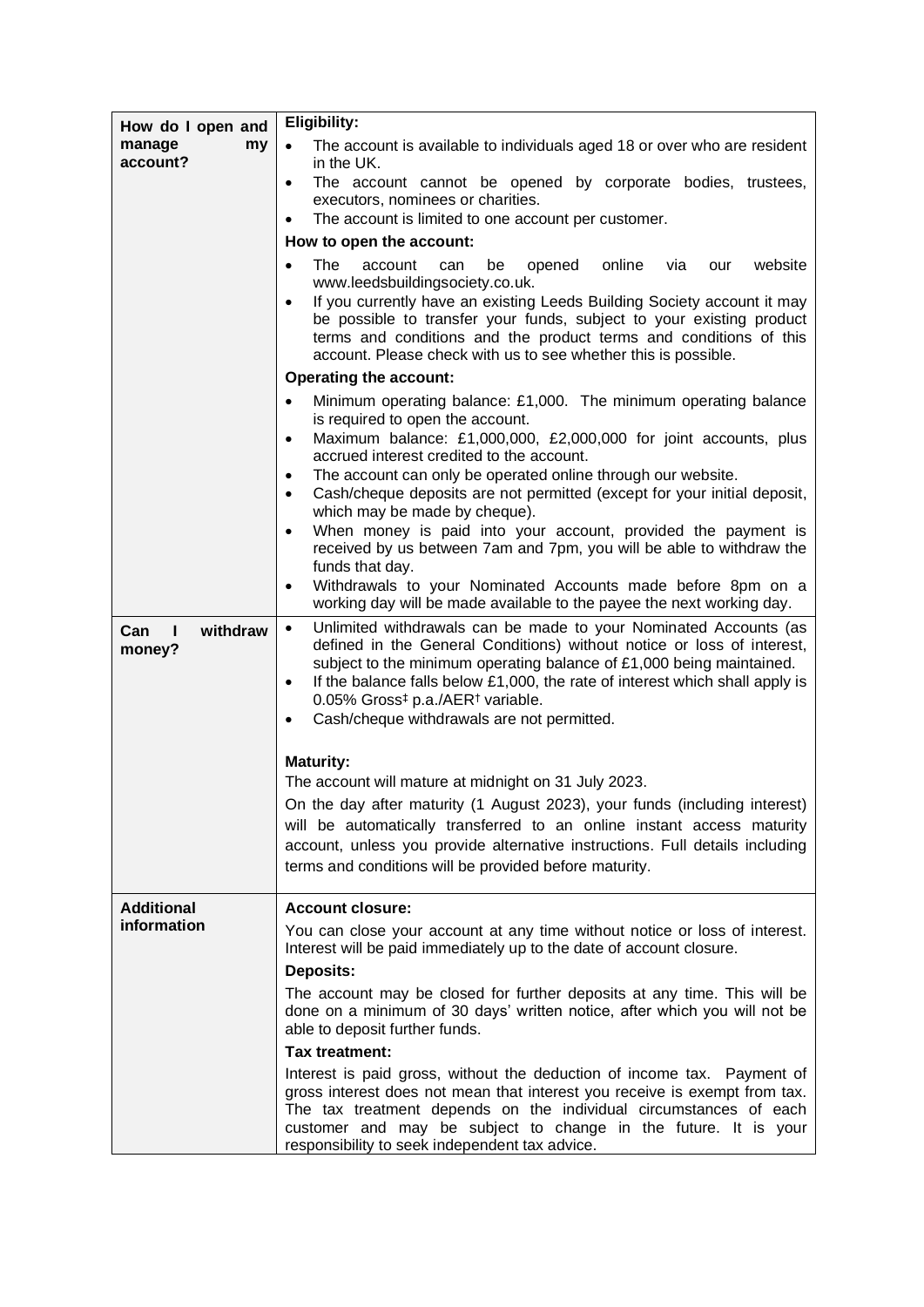#### **ADDITIONAL INFORMATION**

### **What if I change my mind?**

From the date of account opening, or (if later) the date you receive the General Conditions and these Product Terms and Conditions on paper or electronically, you have 14 days to notify us (in writing or by telephone) if you are not happy with your choice of account.

Please write to Customer Services, Leeds Building Society, 26 Sovereign Street, Leeds, LS1 4BJ or contact our Customer Helpline on 0113 225 7777.

Within that period we will, if instructed by you, refund your funds with interest from account opening, or subject to eligibility, transfer your funds to another account of your choice without any charge for early withdrawal. Please refer to the Society's General Conditions for further information.

#### **What if I have a complaint?**

We aim to provide a high quality service to customers at all times. Unfortunately mistakes do occur, but when this happens we shall do our best to resolve problems or misunderstandings which arise. Should you need to refer a matter of complaint to us, details of the procedure are available from your local branch or our Customer Helpline on 0113 225 7777. Ultimately, you may refer your complaint to the Financial Ombudsman Service, Exchange Tower, Harbour Exchange Square, London, E14 9SR (www.financial-ombudsman.org.uk).

#### **How to open an account online.**

To open an account online, you'll need to:

- Visit leedsbuildingsociety.co.uk.
- Go to the 'Savings' section of the site and choose a savings account that suits you.
- Follow the application instructions.

#### **Verifying your identity**

Under the Money Laundering Regulations and Financial Conduct Authority rules, we are required to verify the name, address and date of birth of investors. To do this, we will ordinarily use an electronic verification system.

For online applications, if you're a new customer without a Leeds Building Society account, you'll need your everyday bank or building society details; access to your email and your mobile phone; and the answers to some identity check questions. If you're opening an ISA, you'll also need your National Insurance Number to hand. If you're yet to register online, you'll need one of your Leeds Building Society account numbers; access to your email and your mobile phone; and the answers to some identity check questions. If you've already registered, please have your username ready.